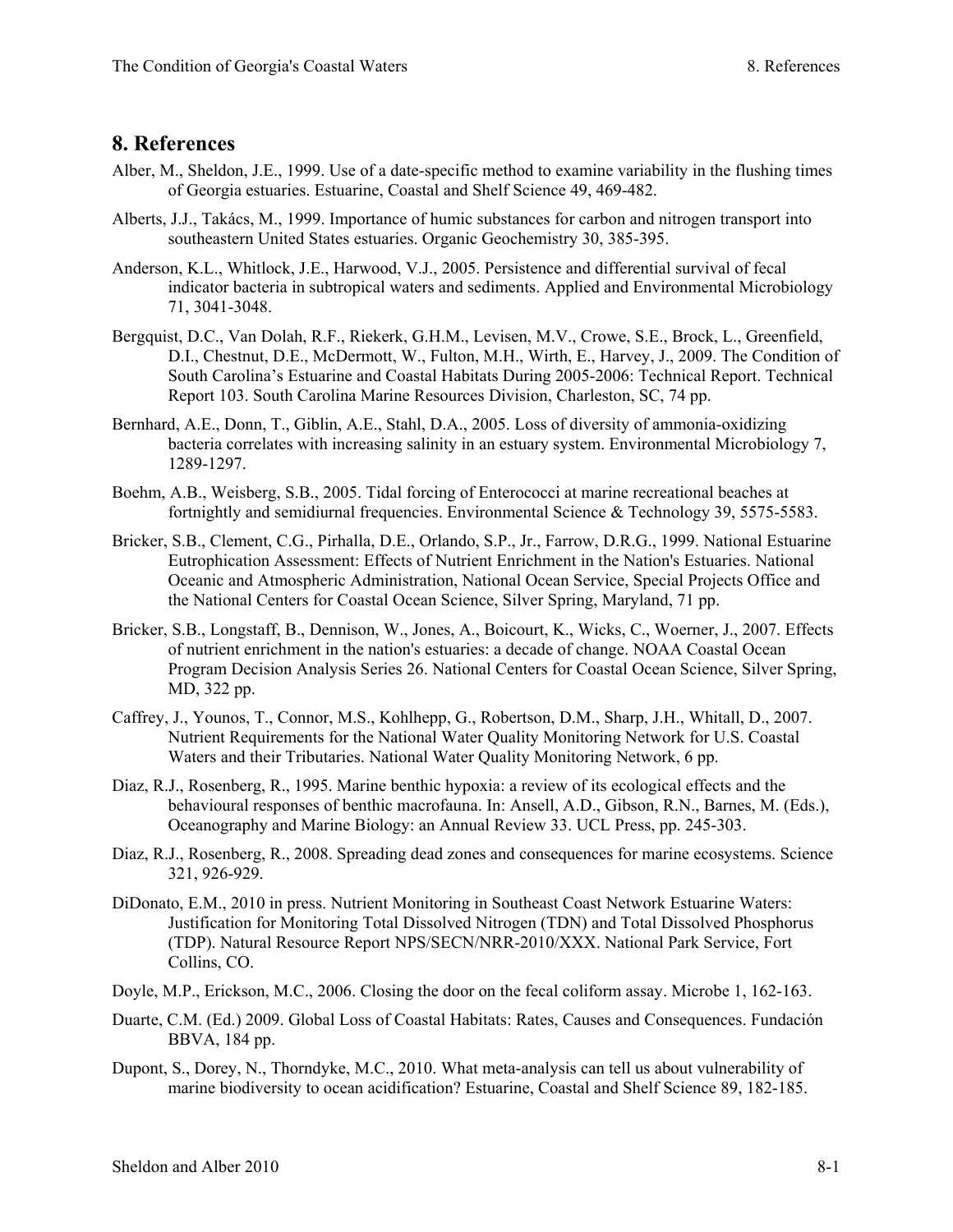- Effler, S.W., 1988. Secchi disc transparency and turbidity. Journal of Environmental Engineering 114, 1436-1447.
- Fabry, V.J., Seibel, B.A., Feely, R.A., Orr, J.C., 2008. Impacts of ocean acidification on marine fauna and ecosystem processes. ICES Journal of Marine Science 65, 414-432.
- Frischer, M.E., Verity, P.G., 2006. Alternatives to Coliform Bacteria as Indicators of Human Impact on Coastal Ecosystems. In: Kleppel, G.S., DeVoe, M.R., Rawson, M.V. (Eds.), Changing Land Use Patterns in the Coastal Zone: Managing Environmental Quality in Rapidly Developing Regions Springer, New York, pp. 253-284.
- Georgia Department of Natural Resources, 2009. Rules and Regulations for Water Quality Control. 391- 3-6.03 Water Use Classifications and Water Quality Standards. Atlanta, Georgia.
- Grumbles, B.H., 2007. Memorandum to Directors of State Water Programs, Directors of Great Water Body Programs, Directors of Authorized Tribal Water Quality Standards Programs and State and Interstate Water Pollution Control Administrators on Nutrient Pollution and Numeric Water Quality Standards. U.S. Environmental Protection Agency, Washington, DC.
- Guadagnoli, D., Good, B., Mackinnon, J., Flournoy, P., Harvey, J., Harwell, L., 2005. The Condition of Georgia's Estuarine and Coastal Habitats 2000-2001 Interim Report. 001. Georgia Department of Natural Resources, Coastal Resources Division.
- Hagy, J.D., Boynton, W.R., Keefe, C.W., Wood, K.V., 2004. Hypoxia in Chesapeake Bay, 1950-2001: Long-term change in relation to nutrient loading and river flow. Estuaries 27, 634-658.
- Haines, E.B., 1979. Nitrogen pools in Georgia coastal waters. Estuaries 2, 34-39.
- Hartel, P., Gates, K., Payne, K., 2004. Targeted sampling of St. Andrews Park on Jekyll Island to determine sources of fecal contamination. Final Report, 9 pp.
- Harwood, V.J., Butler, J., Parrish, D., Wagner, V., 1999. Isolation of fecal coliform bacteria from the diamondback terrapin (Malaclemys terrapin centrata). Applied and Environmental Microbiology 65, 865-867.
- Hendriks, I.E., Duarte, C.M., Álvarez, M., 2010. Vulnerability of marine biodiversity to ocean acidification: A meta-analysis. Estuarine, Coastal and Shelf Science 86, 157-164.
- Hendriks, I.E., Duarte, C.M., 2010. Ocean acidification: Separating evidence from judgment e A reply to Dupont et al. Estuarine, Coastal and Shelf Science 89, 186-190.
- Howarth, R.W., 1988. Nutrient limitation of net primary production in marine ecosystems. Annual Review of Ecology and Systematics 19, 89-110.
- Howarth, R.W., Anderson, D., Cloern, J.E., Elfring, C., Hopkinson, C.S., Jr., Lapointe, B., Malone, T.C., Marcus, N., McGlathery, K., Sharpley, A., Walker, D., 2000. Nutrient pollution of coastal rivers, bays, and seas. Issues in Ecology 7, 1-15.
- Howarth, R.W., Marino, R., 2006. Nitrogen as the limiting nutrient for eutrophication in coastal marine ecosystems: evolving views over three decades. Limnology and Oceanography 51, 364-376.
- Iriarte, A., de la Sota, A., Orive, E., 1998. Seasonal variation of nitrification along a salinity gradient in an urban estuary. Hydrobiologia 362, 115-126.
- Jahnke, R.A., Alexander, C.R., Kostka, J.E., 2003. Advective pore water input of nutrients to the Satilla River Estuary, Georgia, USA. Estuarine, Coastal and Shelf Science 56, 641-653.
- Jay, D.A., Geyer, W.R., Montgomery, D.R., 2000. An ecological perspective on estuarine classification. In: Hobbie, J.E. (Ed.), Estuarine Science: A Synthetic Approach to Research and Practice. Island Press, Washington, DC, pp. 149-176.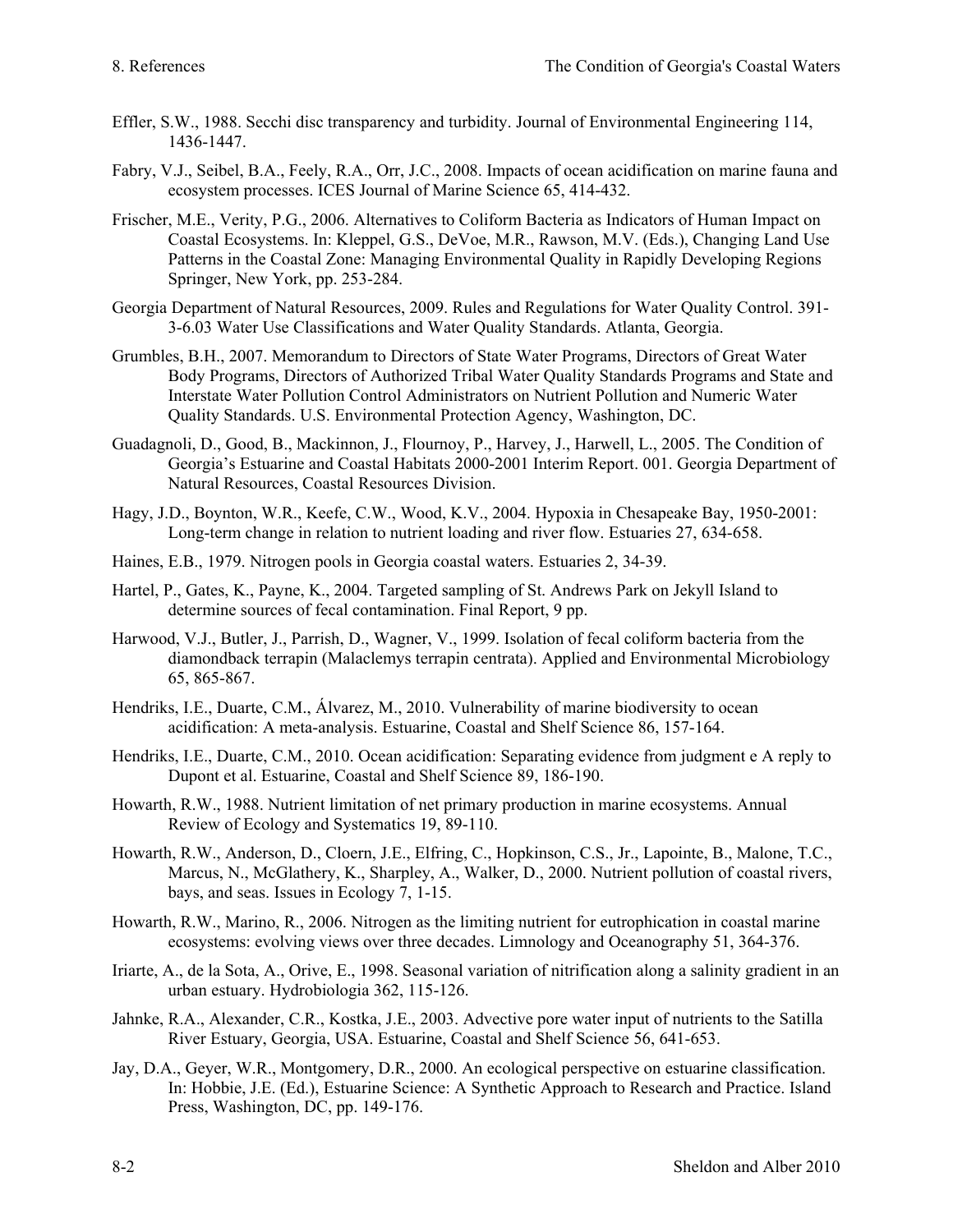- Knutzen, J., 1981. Effects of decreased pH on marine organisms. Marine Pollution Bulletin 12, 25-29.
- Koroleff, F., 1983. Determination of ammonia. In: Grasshoff, K., Ehrhardt, M., Kremling, K. (Eds.), Methods of seawater analysis: second, revised and extended edition. Verlag Chemie, Weinheim, pp. 150-157.
- Kruskopf, M., Flynn, K.J., 2006. Chlorophyll content and fluorescence responses cannot be used to gauge reliably phytoplankton biomass, nutrient status or growth rate. New Phytologist 169, 525-536.
- Mallin, M.A., Johnson, V.L., Ensign, S.H., MacPherson, T.A., 2006. Factors contributing to hypoxia in rivers, lakes, and streams. Limnology and Oceanography 51, 690-701.
- Mallin, M.A., McIver, M.R., Ensign, S.H., Cahoon, L.B., 2004. Photosynthetic and heterotrophic impacts of nutrient loading to blackwater streams. Ecological Applications 14, 823-838.
- Meyer, J.L., 1992. Seasonal patterns of water quality in blackwater rivers of the Coastal Plain, southeastern United States. In: Becker, C.D., Neitzel, D.A. (Eds.), Water Quality in North American River Systems. Battelle Press, Columbus, OH, pp. 249-276.
- Meyer, J.L., Benke, A.C., Edwards, R.T., Wallace, J.B., 1997. Organic matter dynamics in the Ogeechee River, a blackwater river in Georgia, USA. Journal of the North American Benthological Society 16, 82-87.
- Morris, A.W., Howland, R.J.M., Woodward, E.M.S., Bale, A.J., Mantoura, R.F.C., 1985. Nitrite and ammonia in the Tamar Estuary. Netherlands Journal of Sea Research 19, 217-222.
- Mortazavi, B., Iverson, R.L., Landing, W.M., Huang, W., 2000. Phosphorus budget of Apalachicola Bay: a river-dominated estuary in the northeastern Gulf of Mexico. Marine Ecology Progress Series 198, 33-42.
- National Oceanic and Atmospheric Administration (NOAA), 2009. Coastal Zone Management Act Performance Measurement System: 2009 Report on Contextual Indicators. http://coastalmanagement.noaa.gov/success/media/contextualindicator2009.pdf.
- National Research Council, 2000. Clean Coastal Waters: Understanding and Reducing the Effects of Nutrient Pollution. National Academy Press, Washington, D. C., 405 pp.
- National Shellfish Sanitation Program, 2007. Guide for the Control of Molluscan Shellfish 2007. Washington, DC.
- Neal, C., Neal, M., Wickham, H., 2000. Phosphate measurement in natural waters: two examples of analytical problems associated with silica interference using phosphomolybdic acid methodologies. Science of the Total Environment 251/252, 511-522.
- Ott, J.A., Duffey, R.M., Erickson, S.E., Fuhr, K.S., Rodgers, B.A., Schneider, M.A., 2006. Comparison of light limiting water quality factors in six Florida aquatic preserves. Florida Scientist 69, 73-91.
- Paerl, H.W., 1988. Nuisance phytoplankton blooms in coastal, estuarine, and inland waters. Limnology and Oceanography 33, 823-847.
- Pomeroy, L.R., Smith, E.E., Grant, C.M., 1965. The exchange of phosphate between estuarine water and sediments. Limnology and Oceanography 10, 167-172.
- Rabalais, N.N., Turner, R.E., Scavia, D., 2002. Beyond science into policy: Gulf of Mexico hypoxia and the Mississippi River. BioScience 52, 129-142.
- Ringwood, A.H., Keppler, C.J., 2002. Water quality variation and clam growth: is pH really a non-issue in estuaries? Estuaries 25, 901-907.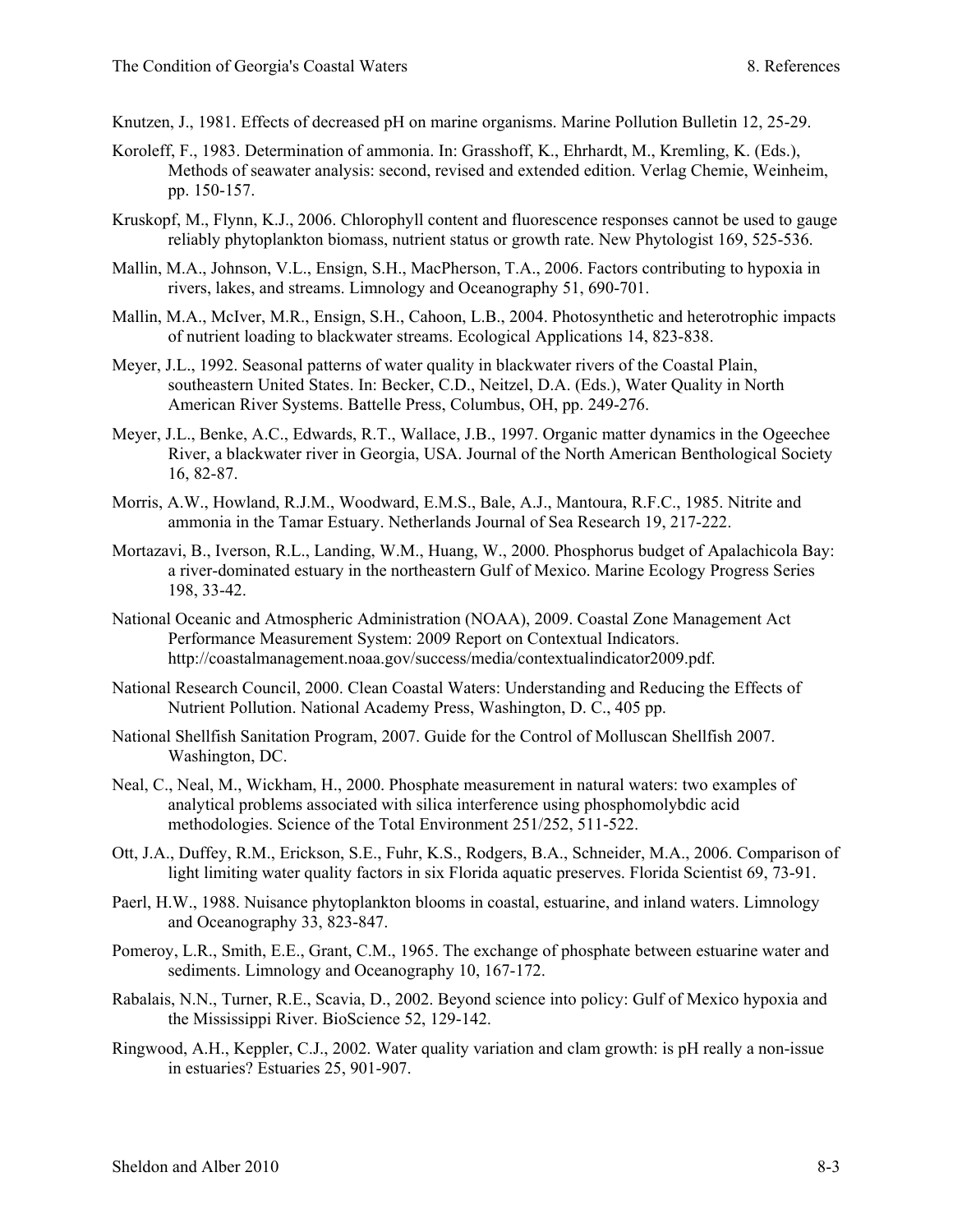- Sanger, D., Hernandez, D., Libes, S., Voulgaris, G., Davis, B., Smith, E., Shuford, R., Porter, D., Koepfler, E., Bennett, J., in press. A case history of the science and management collaboration in understanding hypoxia events in Long Bay, South Carolina, USA. Environmental Management.
- Scavia, D., Kelly, E.A., Hagy, J.D., 2006. A simple model for forecasting the effects of nitrogen loads on Chesapeake Bay hypoxia. Estuaries and Coasts 29, 674-684.
- Scavia, D., Rabalais, N.N., Turner, R.E., Justic', D., Wiseman, W.J., Jr., 2003. Predicting the response of Gulf of Mexico hypoxia to variations in Mississippi River nitrogen load. Limnology and Oceanography 48, 951-956.
- Schlüter, L., Møhlenberg, F., Havskum, H., S., L., 2000. The use of phytoplankton pigments for identifying and quantifying phytoplankton groups in coastal areas: testing the influence of light and nutrients on pigment/chlorophyll a ratios. Marine Ecology Progress Series 192, 49-63.
- Sea-Bird Electronics Inc., 2002. Application Note 64.
- Sheldon, J.E., 2009a. Statistical analysis of Tybee Island sanitary survey data. Georgia Coastal Research Council, Department of Marine Sciences, University of Georgia, Athens, GA, 9 pp.
- Sheldon, J.E., 2009b. Statistical analysis of St. Simons Island sanitary survey data. Georgia Coastal Research Council, Department of Marine Sciences, University of Georgia, Athens, GA, 10 pp.
- Sheldon, J.E., 2009c. Statistical analysis of Jekyll Island sanitary survey data. Georgia Coastal Research Council, Department of Marine Sciences, University of Georgia, Athens, GA, 10 pp.
- Sheldon, J.E., Alber, M., 2006. The calculation of estuarine turnover times using freshwater fraction and tidal prism models: a critical evaluation. Estuaries and Coasts 29, 133-146.
- Smith, L.M., Engle, V.D., Summers, J.K., 2006. Assessing water clarity as a component of water quality in Gulf of Mexico estuaries. Environmental Monitoring and Assessment 115, 291-305.
- South Carolina Department of Health and Environmental Control, 2008. Water Classifications and Standards. R.61-68. Columbia, SC.
- Steel, E.A., Neuhausser, S., 2002. Comparison of methods for measuring visual water clarity. Journal of the North American Benthological Society 21, 326-335.
- Sundareshwar, P.V., Morris, J.T., Koepfler, E.K., Fornwalt, B., 2003. Phosphorus limitation of coastal ecosystem processes. Science 299, 563-565.
- Thoresen, M., Alber, M., submitted. Contribution of benthic diatoms to the diets of suspension-feeding bivalves (eastern oyster, Crassostrea virginica). Marine Ecology Progress Series.
- Uncles, R.J., Howland, R.J.M., Easton, A.E., Griffiths, M.L., Harris, C., King, R.S., Morris, A.W., Plummer, D.H., Woodward, E.M.S., 1998. Seasonal variability of dissolved nutrients in the Humber-Ouse Estuary, UK. Marine Pollution Bulletin 37, 234-246.
- U.S. Environmental Protection Agency, 1986. Ambient Water Quality Criteria for Bacteria 1986. EPA-440/5-84-002. Office of Water, Washington, DC, 24 pp.
- U.S. Environmental Protection Agency, 2000. Ambient Aquatic Life Water Quality Criteria for Dissolved Oxygen (Saltwater): Cape Cod to Cape Hatteras. EPA-822/R-00/012. Office of Water, Washington, DC, 133 pp.
- U.S. Environmental Protection Agency, 2001a. National Coastal Condition Report. EPA-620/R-01/005. Office of Research and Development and Office of Water, Washington, DC.
- U.S. Environmental Protection Agency, 2001b. Nutrient Criteria Technical Guidance Manual Estuarine and Coastal Marine Waters. EPA-822/B-01/003. Office of Water, Washington, DC, 362 pp.